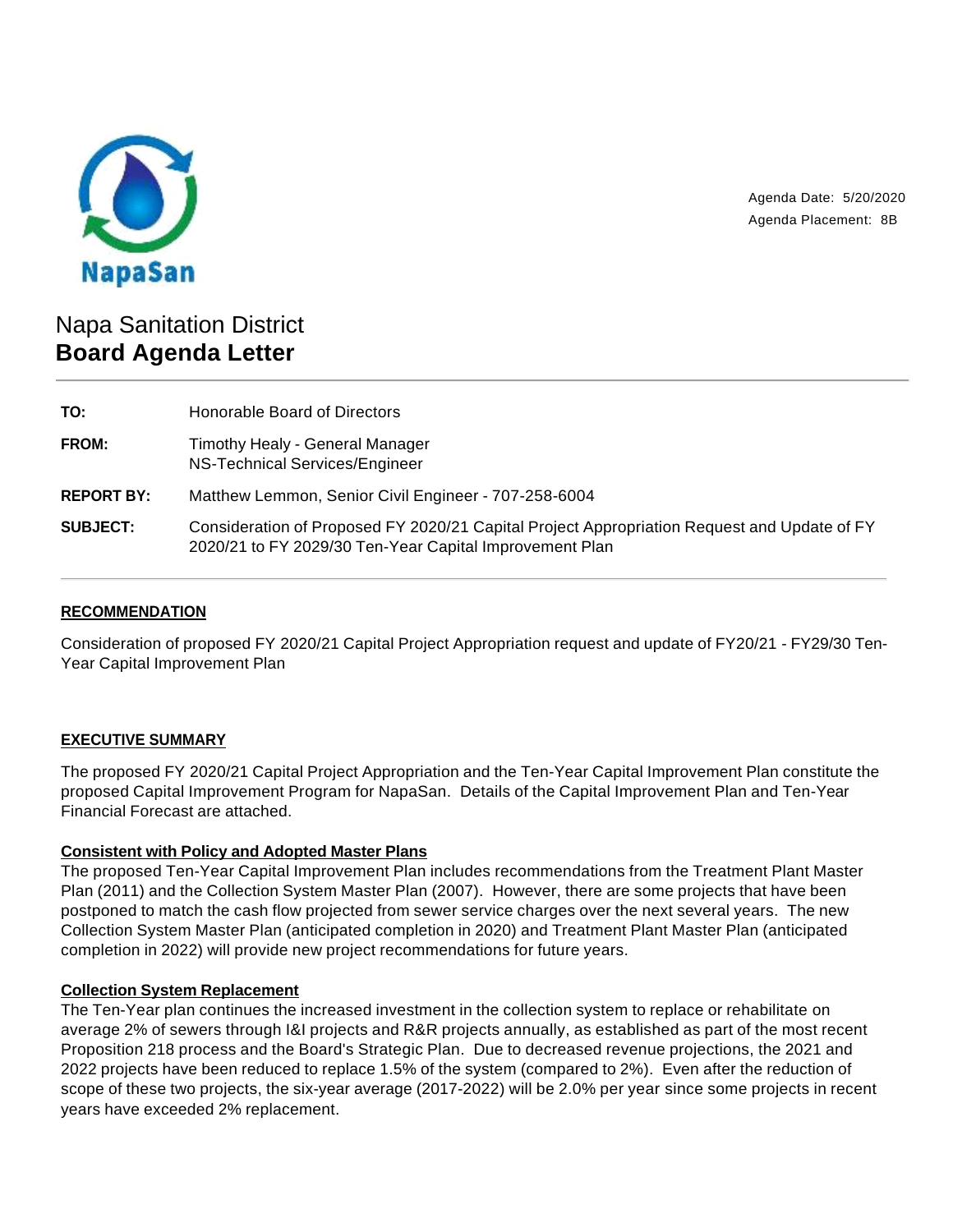### **Reserves**

Adopted by the Board several years ago and last updated in May 2018, the financial policies establish minimum thresholds for an operating reserve for emergencies, debt service reserves, and a cash flow reserve. The Sewer Service Charge Fee Study conducted in 2016 also recommended specific levels of operating reserves. The Recycled Water Rate Study recommended including an additional element in the recycled water fee to create a Recycled Water Capital Reserve, which started in calendar year 2019. The establishment and full funding of these reserves helps to ensure NapaSan's long-term financial strength and provide resources in the event of operating or financial emergencies.

#### **Anticipated Debt Issuance**

The 10-Year Financial and Cash Flow Plan anticipates several projects will be funded through the use of debt. The Browns Valley Trunk Project and the West Napa Pump Station Replacement Project have been combined into one financing: a State Revolving Fund Loan through the State Water Resources Control Board under a special EPA program that provides some loan forgiveness for projects that result in increased energy efficiency. The financial forecast has included the associated debt service in the 10-year forecast starting in FY 22/23, as debt service payments are anticipated to begin after construction is complete.

Construction of the 66-inch Trunk Rehabilitation (Kaiser to IPS) project is expected to occur during FY 20/21 and FY 21/22. NapaSan plans to issue debt of approximately \$15 million for this project in about January 2021. Debt service payments are expected to begin in early FY 21/22.

The Ten-Year Financial Plan includes the issuance of debt in FY 24/25 for the construction of the second digester, new aeration basin and clarifier, and associated improvements, with debt service beginning the following fiscal year. The rehabilitation of the 66" trunk main from Imola to Kaiser Road will also result in the issuance of debt, anticipated in FY 27/28.

#### **Committee Discussions and Revised Recommendations**

As was discussed with the Long Term Planning Committee on April 9, the Ten-Year Plan is an evolving vision of NapaSan's capital needs, and continues to be updated and amended as more information comes available in the future or as NapaSan's priorities are further refined. Revisions to the proposed Ten-Year Plan were made after revised budget assumptions were presented to the Finance Committee on May 13.

#### **The 10-Year Financial Forecast Is Balanced**

The Board has taken considerable steps, both in terms of providing revenue through changes to the Sewer Service Charges, and through policy direction related to the capital plan and financing plan to ensure that there are sufficient resources to match anticipated expenditures.

#### **Supporting Documents**

The following material has been provided to explain and detail the proposed Capital Improvement Plan and the 10- Year Financial Forecast for the District:

- Project Descriptions for each project for FY 2019/20
- Allocation of Capacity Charges for FY 2019/20
- Spreadsheets detailing the 10-Year Capital Improvement Plan (yellow highlighted cells are deferred projects and orange highlighted cells are reduced budgets)
- 10-Year Financial Forecast

#### **FISCAL & STRATEGIC PLAN IMPACT**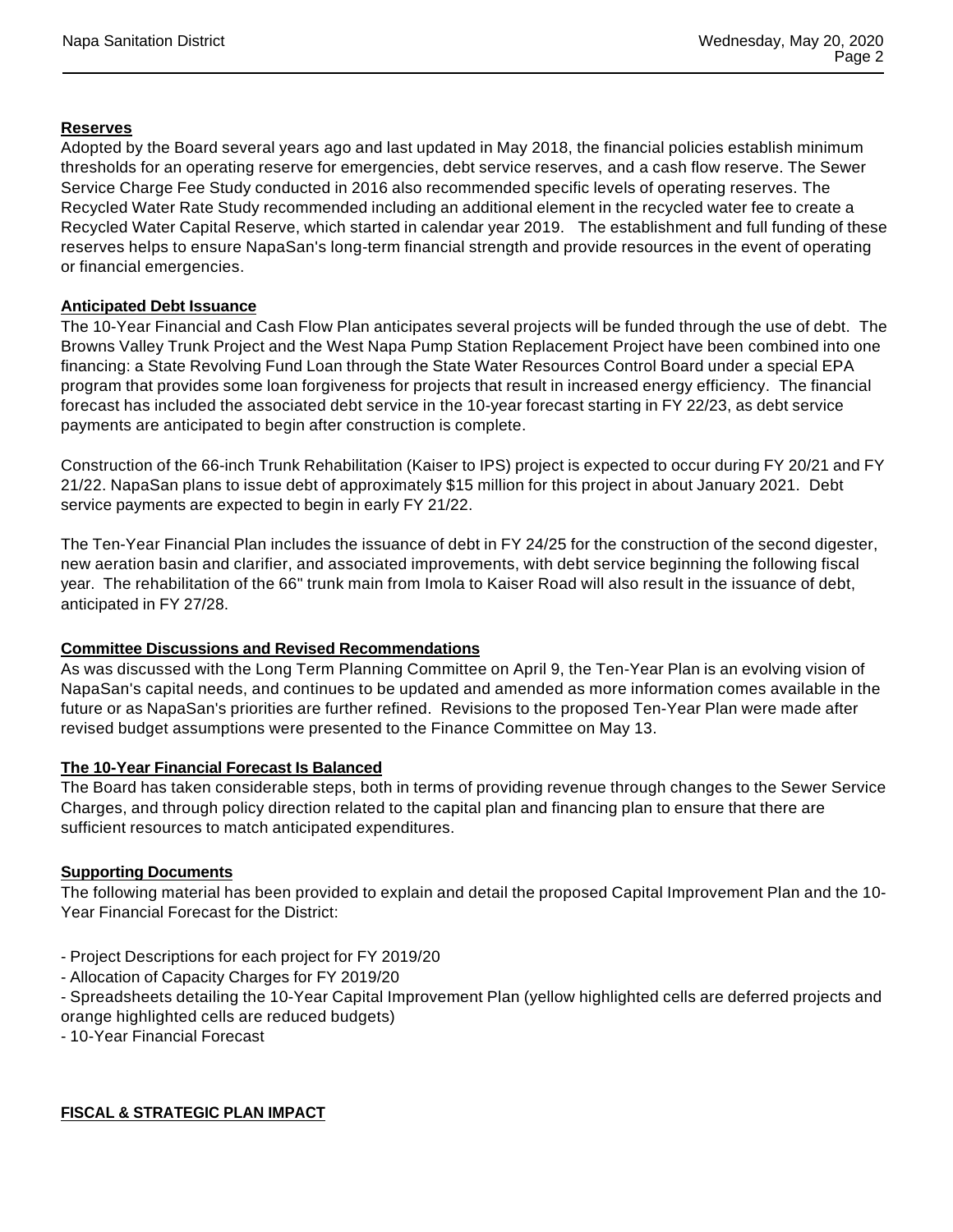| Is there a Fiscal Impact?         | Yes                                                                                                                                                                                                                                                                                                                 |
|-----------------------------------|---------------------------------------------------------------------------------------------------------------------------------------------------------------------------------------------------------------------------------------------------------------------------------------------------------------------|
| Is it currently budgeted?         | <b>No</b>                                                                                                                                                                                                                                                                                                           |
| What is the revenue source?       | Sewer service charges, capacity charges, recycled water sales,<br>interest earnings, loan proceeds, and other miscellaneous revenues.                                                                                                                                                                               |
|                                   | For the Browns Valley Trunk project and associated West Napa Pump<br>Station replacement, NapaSan obtained a Clean Water State<br>Revolving Fund loan.                                                                                                                                                              |
| Is it Mandatory or Discretionary? | Discretionary                                                                                                                                                                                                                                                                                                       |
| Discretionary Justification:      | The Capital Improvement Plan is necessary to replace infrastructure<br>that has reached the end of its useful life, does not meet regulatory<br>requirements, or poses a hazard to the health and safety to<br>NapaSan's customers or employees. Projects are also necessary to<br>meet anticipated capacity needs. |
| Is the general fund affected?     | Yes                                                                                                                                                                                                                                                                                                                 |
| Future fiscal impact:             | Appropriations for FY 2020/21 capital projects are proposed to be<br>\$42,436,800. Also, funding for projects approved for expenditure in FY<br>2019/20 but uncompleted as of June 30, 2020 are anticipated to be<br>carried forward into FY 2020/21.                                                               |
|                                   | Total Ten-Year Capital Improvement Plan projection, not including<br>funds appropriated in FY 19/20 that may be carried forward, is<br>\$229,816,500.                                                                                                                                                               |
|                                   | See attachments for further details.                                                                                                                                                                                                                                                                                |
| Consequences if not approved:     | NapaSan will not have funded its capital program and its infrastructure<br>may no longer reliably meet the service levels required.                                                                                                                                                                                 |
| Additional Information:           | None.                                                                                                                                                                                                                                                                                                               |

## **ENVIRONMENTAL IMPACT**

ENVIRONMENTAL DETERMINATION: The proposed action is not a project as defined by 14 California Code of Regulations 15378 (State CEQA Guidelines) and therefore CEQA is not applicable.

#### **BACKGROUND AND DISCUSSION**

None.

## **SUPPORTING DOCUMENTS**

A . Presentation Slides